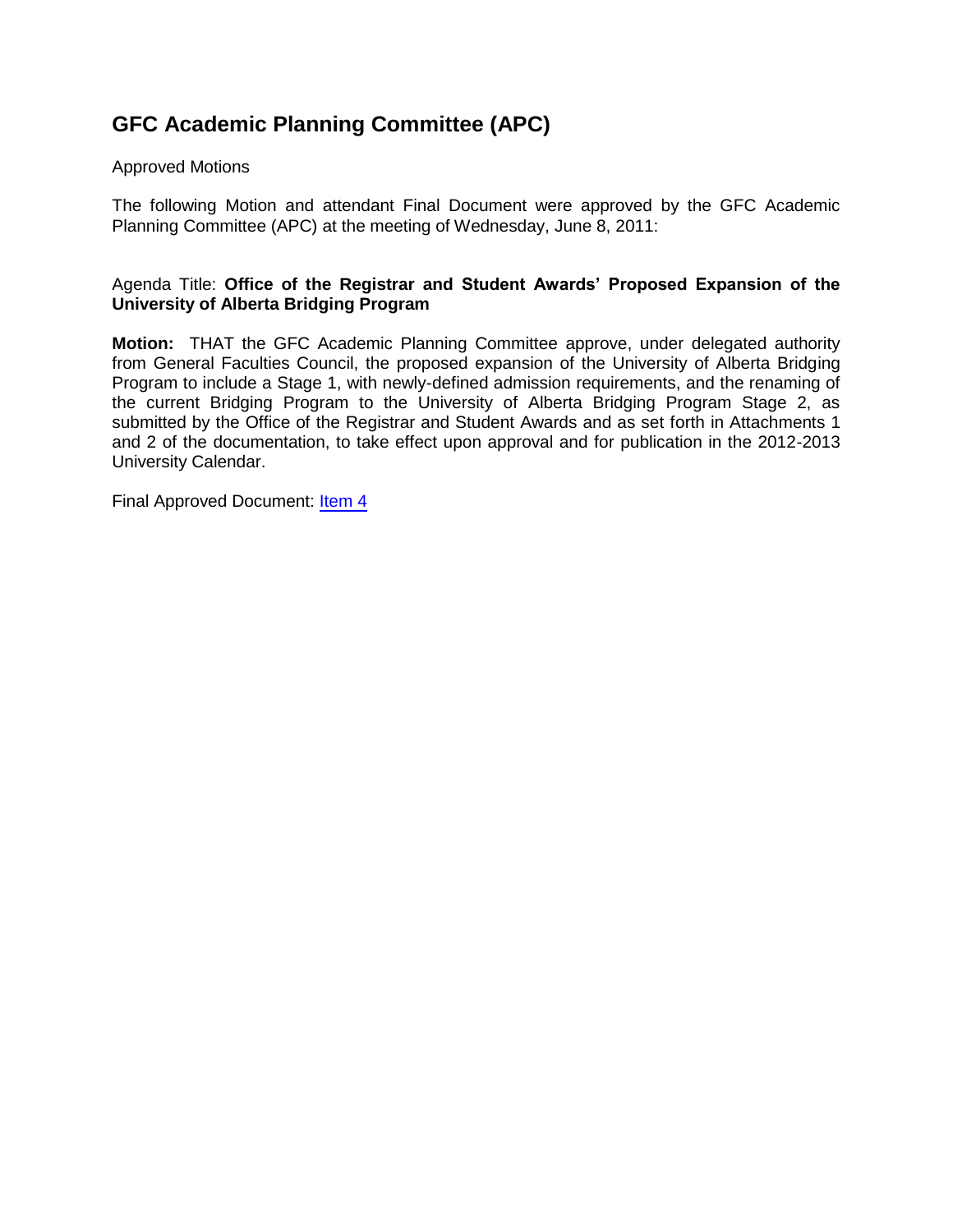<span id="page-1-0"></span>

FINAL Item No. 4

## **OUTLINE OF ISSUE**

#### Agenda Title: **Office of the Registrar and Student Awards' Proposed Expansion of the University of Alberta Bridging Program**

**Motion**: THAT the GFC Academic Planning Committee approve, under delegated authority from General Faculties Council, the proposed expansion of the University of Alberta Bridging Program to include a Stage 1, with newly-defined admission requirements, and the renaming of the current Bridging Program to the *University of Alberta Bridging Program Stage 2,* as submitted by the Office of the Registrar and Student Awards and as set forth in Attachments 1 and 2 of the documentation, to take effect upon approval and for publication in the 2012-2013 *University Calendar*.

#### **Item**

| <b>Action Requested</b> | ⊠Approval Recommendation Discussion/Advice Dinformation               |
|-------------------------|-----------------------------------------------------------------------|
| Proposed by             | Office of the Registrar and Student Awards                            |
| <b>Presenters</b>       | Gerry Kendal, Vice-Provost and University Registrar, and Bill Connor, |
|                         | Special Advisor to the Provost                                        |
| Subject                 | Admission Requirements to the University of Alberta Bridging Program  |

#### **Details**

| Responsibility                 | Provost and Vice-President (Academic)                                                                                                                                                                                                                                                                                                                                                                                                                                                                                                                                                                                                                                                                                                                                                |
|--------------------------------|--------------------------------------------------------------------------------------------------------------------------------------------------------------------------------------------------------------------------------------------------------------------------------------------------------------------------------------------------------------------------------------------------------------------------------------------------------------------------------------------------------------------------------------------------------------------------------------------------------------------------------------------------------------------------------------------------------------------------------------------------------------------------------------|
| The Purpose of the Proposal is | To expand the University of Alberta Bridging Program to include a Stage                                                                                                                                                                                                                                                                                                                                                                                                                                                                                                                                                                                                                                                                                                              |
| (please be specific)           | 1 and Stage 2 which will provide students an option to ladder from the                                                                                                                                                                                                                                                                                                                                                                                                                                                                                                                                                                                                                                                                                                               |
|                                | first to the second.                                                                                                                                                                                                                                                                                                                                                                                                                                                                                                                                                                                                                                                                                                                                                                 |
| The Impact of the Proposal is  | The University of Alberta Bridging Program was begun in 2003, and it<br>has been evolving and growing since that time. The Bridging Program<br>allows international students who present competitive averages or better,<br>but who have lower than the minimum English language requirements, to<br>be admitted to a participating Faculty while upgrading their language<br>skills in the Faculty of Extension's English Language Program. Upon<br>successfully completing the Bridging Program, students may either<br>continue their degree programs in their Faculty of registration or apply to<br>transfer to another Faculty. At present, the participating Faculties are<br>Agricultural, Life and Environmental Sciences, Arts, Augustana, Native<br>Studies, and Science. |
|                                | Both university and private foundation programs in Canada admit<br>students with a lower level of language proficiency than our established<br>Bridging Program, so in order to be competitive, our Bridging Program is<br>adding a new level of language training (Bridging Program Stage 1) that<br>will prepare otherwise qualified students to enter the established<br>program (Bridging Program Stage 2). The proposed English language<br>admission requirements would apply to applicants entering this new<br>Bridging Program Stage 1.                                                                                                                                                                                                                                     |
|                                | The proposed requirements pose no risk to academic standards for the<br>following reasons:                                                                                                                                                                                                                                                                                                                                                                                                                                                                                                                                                                                                                                                                                           |
|                                | 1. The proposed standards are comparable to or higher than<br>requirements of competing programs in Canada.<br>2. Students in the Bridging Program Stage 1 will not be allowed to take<br>credit courses until they have successfully completed Stage 1.                                                                                                                                                                                                                                                                                                                                                                                                                                                                                                                             |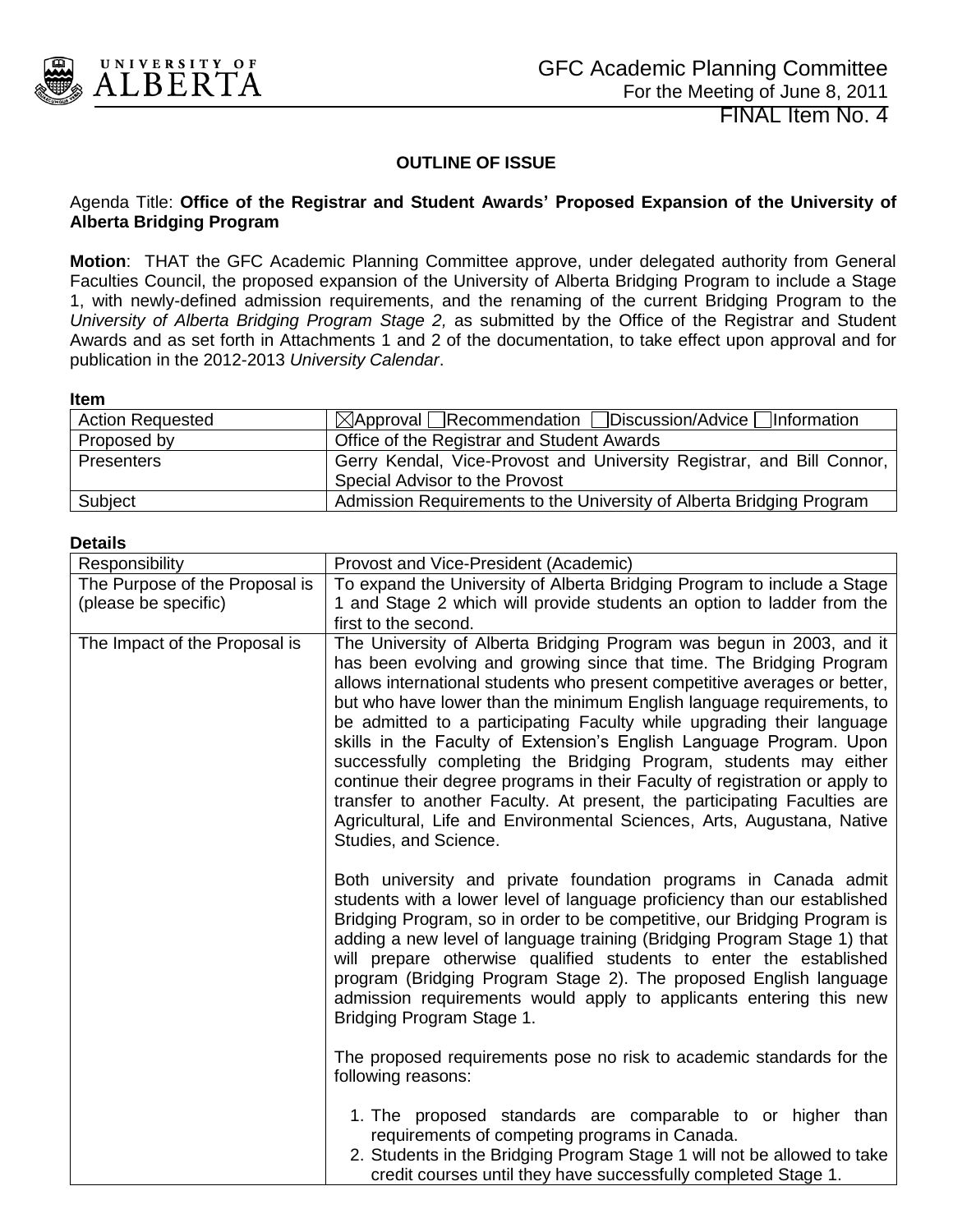

|                                                 | 3. Their continuation in the University will require progression to<br>Bridging Program Stage 2, where they will be required to pass both<br>ESL 140 and ESL 145, the present completion requirement for<br>Bridging Program students. |
|-------------------------------------------------|----------------------------------------------------------------------------------------------------------------------------------------------------------------------------------------------------------------------------------------|
| Replaces/Revises (eg, policies,<br>resolutions) | University of Alberta Calendar Section 13.3.1                                                                                                                                                                                          |
| Timeline/Implementation Date                    | Early implementation: to take effect upon approval and for publication in<br>the 2012-13 edition of the University Calendar.                                                                                                           |
| <b>Estimated Cost</b>                           | N/A                                                                                                                                                                                                                                    |
| Sources of Funding                              | N/A                                                                                                                                                                                                                                    |
| <b>Notes</b>                                    | N/A                                                                                                                                                                                                                                    |

## **Alignment/Compliance**

| Alignment with Guiding                                                                                                                                          | Dare to Discover Values: to provide an intellectually superior educational                                                                                                                                                                                                                                                                                                                                                                                                                                                                                                                                                                       |
|-----------------------------------------------------------------------------------------------------------------------------------------------------------------|--------------------------------------------------------------------------------------------------------------------------------------------------------------------------------------------------------------------------------------------------------------------------------------------------------------------------------------------------------------------------------------------------------------------------------------------------------------------------------------------------------------------------------------------------------------------------------------------------------------------------------------------------|
| Documents                                                                                                                                                       | environment; integrity, fairness, and principles of ethical conduct built on<br>the foundation of academic freedom, open inquiry, and the pursuit of                                                                                                                                                                                                                                                                                                                                                                                                                                                                                             |
|                                                                                                                                                                 | truth                                                                                                                                                                                                                                                                                                                                                                                                                                                                                                                                                                                                                                            |
| Compliance with Legislation,<br>Policy and/or Procedure<br>Relevant to the Proposal<br>(please guote legislation and<br>include identifying section<br>numbers) | 1. Post-Secondary Learning Act (PSLA): The PSLA gives GFC<br>responsibility, subject to the authority of the Board of Governors, over<br>academic affairs. Further, the PSLA gives the Board of Governors<br>authority over certain admission requirements and rules respecting<br>enrolment. The Board has delegated its authority over admissions<br>requirements and rules respecting enrolment to GFC and the GFC<br>Academic Standards Committee (ASC). (Sections 26(1), 60(1)(c) and<br>$(d)$ ).                                                                                                                                           |
|                                                                                                                                                                 | 2. GFC Academic Standards Committee (ASC) Terms of Reference<br>(Mandate) allow for GFC ASC to respond "to proposals that may affect<br>the admission or transfer of students to the University of Alberta."<br>(Section 3.B.x).                                                                                                                                                                                                                                                                                                                                                                                                                 |
|                                                                                                                                                                 | 3. <b>UAPPOL Admissions Policy:</b> "Admission to the University of Alberta<br>is based on documented academic criteria established by individual<br>Faculties and approved by GFC. This criteria may be defined in areas<br>such as subject requirements, minimum entrance averages, and<br>language proficiency requirements. In addition to academic requirements<br>for admission, GFC authorizes each Faculty to establish such other<br>reasonable criteria for admission of applicants as the Faculty may<br>consider appropriate to its programs of study, subject to the approval of<br>GFC (e.g. interview, audition, portfolio, etc.) |
|                                                                                                                                                                 | The admission requirements for any Faculty will be those approved by<br>GFC as set forth in the current edition of the University Calendar. In<br>addition to the admission requirements, selection criteria for quota<br>programs, where they exist, will also be published in the current edition<br>of the University Calendar.                                                                                                                                                                                                                                                                                                               |
|                                                                                                                                                                 | The responsibility for admission decisions will be vested in the Faculty<br>Admission Committees or in the Deans of the respective Faculties, as<br>the councils of such Faculties will determine."                                                                                                                                                                                                                                                                                                                                                                                                                                              |
|                                                                                                                                                                 | 4. UAPPOL Admissions Procedure:                                                                                                                                                                                                                                                                                                                                                                                                                                                                                                                                                                                                                  |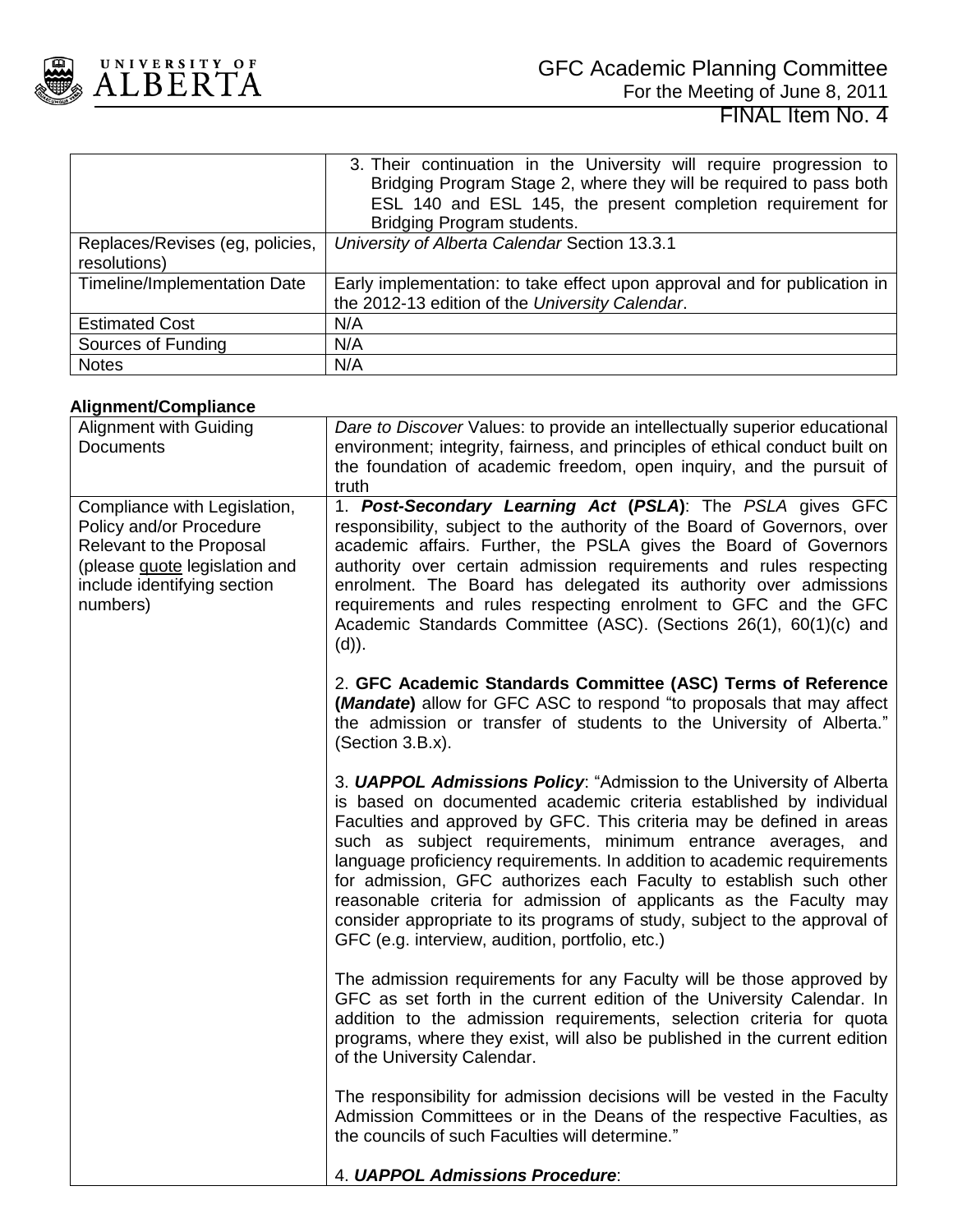

| <u>"PROCEDURE</u><br>1. EFFECTIVE DATE OF CHANGES TO ADMISSION REGULATIONS<br>Following approval by GFC:<br>a. Where changes to admission regulations may disadvantage students<br>in the current admission cycle, normally implementation will be effective<br>after the change has been published in the University Calendar for one<br>full year (i.e., effective the second year that the information is published<br>in the University Calendar).<br>For example, a change approved in May 2005 would be first published in<br>the 2006-2007 University Calendar in March 2006. Therefore the<br>statement cannot come into effect until September 2007 (affecting<br>applicants who apply for the September 2007 term beginning July<br>$2006$ )."<br>b. Where changes to admission regulations are deemed by the<br>approving body to be 'advantageous to students', normally the date of<br>implementation will be effective immediately or at the next available<br>intake for the admitting Faculty."<br>5. GFC ASC Terms of Reference (Mandate): The Office of the Provost<br>and Vice-President (Academic) has determined that the proposed<br>changes are substantial in nature. ASC's terms of reference provide<br>that "the term 'substantial' refers to proposals which involve or affect<br>more than one Faculty or unit; are part of a proposal for a new program;<br>are likely to have financial impact; represent a definite departure from<br>current policy; involve a quota; articulate a new academic concept."<br>(3.A.ii).<br>6. GFC ASC Terms of Reference (Mandate): "ASC provides advice or<br>recommends to the GFC Academic Planning Committee (APC) on<br>proposals which involve substantial change to admission/transfer<br>regulations or to academic standing regulations." (3.B.iv)<br>7. GFC Academic Planning Committee Terms of Reference<br>( <i>Mandate</i> ) states:<br>"The Academic Planning Committee (APC) is GFC's senior committee<br>dealing with academic, financial and planning issues. As such, it is not<br>only responsible to GFC (or the Board) for the specific matters<br>itemized below, but may also ask to consider or recommend to GFC<br>on any academic issue, including 1) those issues under the purview of<br>other GFC committees [][.] In like manner, the President, Provost<br>and Vice-President (Academic) or other Vice-Presidents may refer any<br>matter to APC for consideration or recommendation to GFC. APC is<br>also responsible to GFC for promoting an optimal learning<br>environment for students and excellence in teaching, research, and<br>graduate studies. []<br>7. Admission, Transfer and Academic Standing |           |
|----------------------------------------------------------------------------------------------------------------------------------------------------------------------------------------------------------------------------------------------------------------------------------------------------------------------------------------------------------------------------------------------------------------------------------------------------------------------------------------------------------------------------------------------------------------------------------------------------------------------------------------------------------------------------------------------------------------------------------------------------------------------------------------------------------------------------------------------------------------------------------------------------------------------------------------------------------------------------------------------------------------------------------------------------------------------------------------------------------------------------------------------------------------------------------------------------------------------------------------------------------------------------------------------------------------------------------------------------------------------------------------------------------------------------------------------------------------------------------------------------------------------------------------------------------------------------------------------------------------------------------------------------------------------------------------------------------------------------------------------------------------------------------------------------------------------------------------------------------------------------------------------------------------------------------------------------------------------------------------------------------------------------------------------------------------------------------------------------------------------------------------------------------------------------------------------------------------------------------------------------------------------------------------------------------------------------------------------------------------------------------------------------------------------------------------------------------------------------------------------------------------------------------------------------------------------------------------------------------------------------------------------------------------------------------------------------------------|-----------|
|                                                                                                                                                                                                                                                                                                                                                                                                                                                                                                                                                                                                                                                                                                                                                                                                                                                                                                                                                                                                                                                                                                                                                                                                                                                                                                                                                                                                                                                                                                                                                                                                                                                                                                                                                                                                                                                                                                                                                                                                                                                                                                                                                                                                                                                                                                                                                                                                                                                                                                                                                                                                                                                                                                                |           |
|                                                                                                                                                                                                                                                                                                                                                                                                                                                                                                                                                                                                                                                                                                                                                                                                                                                                                                                                                                                                                                                                                                                                                                                                                                                                                                                                                                                                                                                                                                                                                                                                                                                                                                                                                                                                                                                                                                                                                                                                                                                                                                                                                                                                                                                                                                                                                                                                                                                                                                                                                                                                                                                                                                                |           |
|                                                                                                                                                                                                                                                                                                                                                                                                                                                                                                                                                                                                                                                                                                                                                                                                                                                                                                                                                                                                                                                                                                                                                                                                                                                                                                                                                                                                                                                                                                                                                                                                                                                                                                                                                                                                                                                                                                                                                                                                                                                                                                                                                                                                                                                                                                                                                                                                                                                                                                                                                                                                                                                                                                                |           |
|                                                                                                                                                                                                                                                                                                                                                                                                                                                                                                                                                                                                                                                                                                                                                                                                                                                                                                                                                                                                                                                                                                                                                                                                                                                                                                                                                                                                                                                                                                                                                                                                                                                                                                                                                                                                                                                                                                                                                                                                                                                                                                                                                                                                                                                                                                                                                                                                                                                                                                                                                                                                                                                                                                                |           |
|                                                                                                                                                                                                                                                                                                                                                                                                                                                                                                                                                                                                                                                                                                                                                                                                                                                                                                                                                                                                                                                                                                                                                                                                                                                                                                                                                                                                                                                                                                                                                                                                                                                                                                                                                                                                                                                                                                                                                                                                                                                                                                                                                                                                                                                                                                                                                                                                                                                                                                                                                                                                                                                                                                                |           |
|                                                                                                                                                                                                                                                                                                                                                                                                                                                                                                                                                                                                                                                                                                                                                                                                                                                                                                                                                                                                                                                                                                                                                                                                                                                                                                                                                                                                                                                                                                                                                                                                                                                                                                                                                                                                                                                                                                                                                                                                                                                                                                                                                                                                                                                                                                                                                                                                                                                                                                                                                                                                                                                                                                                |           |
|                                                                                                                                                                                                                                                                                                                                                                                                                                                                                                                                                                                                                                                                                                                                                                                                                                                                                                                                                                                                                                                                                                                                                                                                                                                                                                                                                                                                                                                                                                                                                                                                                                                                                                                                                                                                                                                                                                                                                                                                                                                                                                                                                                                                                                                                                                                                                                                                                                                                                                                                                                                                                                                                                                                |           |
|                                                                                                                                                                                                                                                                                                                                                                                                                                                                                                                                                                                                                                                                                                                                                                                                                                                                                                                                                                                                                                                                                                                                                                                                                                                                                                                                                                                                                                                                                                                                                                                                                                                                                                                                                                                                                                                                                                                                                                                                                                                                                                                                                                                                                                                                                                                                                                                                                                                                                                                                                                                                                                                                                                                |           |
|                                                                                                                                                                                                                                                                                                                                                                                                                                                                                                                                                                                                                                                                                                                                                                                                                                                                                                                                                                                                                                                                                                                                                                                                                                                                                                                                                                                                                                                                                                                                                                                                                                                                                                                                                                                                                                                                                                                                                                                                                                                                                                                                                                                                                                                                                                                                                                                                                                                                                                                                                                                                                                                                                                                | $[\dots]$ |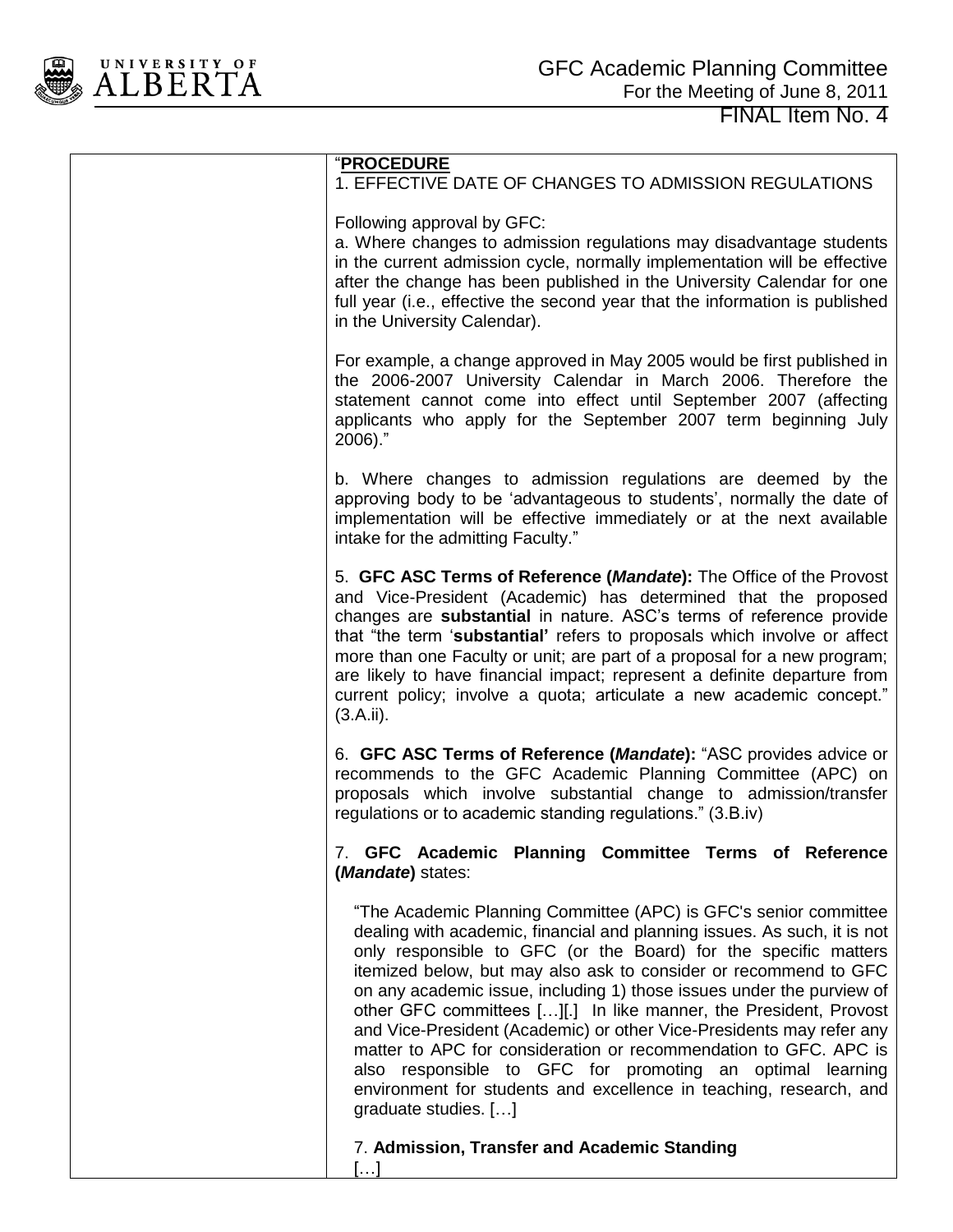

| a. To consider advice or recommendation from the GFC ASC on<br>proposals for the establishment of or change to general University<br>admission or transfer policies affecting students, including policies<br>affecting Open Studies students, and to act for GFC in approving<br>policies which in APC's view are minor or routine; and to recommend<br>to GFC on proposals involving major change. |
|------------------------------------------------------------------------------------------------------------------------------------------------------------------------------------------------------------------------------------------------------------------------------------------------------------------------------------------------------------------------------------------------------|
| b. To consider advice or recommendation from the GFC ASC on<br>proposals which involve substantial change to admission/transfer<br>regulations or to academic standing regulations." (3.7)                                                                                                                                                                                                           |

#### **Routing** (Include meeting dates)

| <b>Consultative Route</b>      | Week of March 21, 2011 – Office of the Provost and Vice-President   |  |  |
|--------------------------------|---------------------------------------------------------------------|--|--|
| (parties who have seen the     | (Academic);                                                         |  |  |
| proposal and in what capacity) | Week of March 28, 2011 – Faculties of Agricultural, Life and        |  |  |
|                                | Environmental Sciences, Arts, Augustana, Native Studies, Science;   |  |  |
|                                | April 4, 2011 – Vice-Provosts' Meeting/Provost International;       |  |  |
|                                | April 6, 2011 - Deans' Council;                                     |  |  |
|                                | April 14, 2011 – Meeting of the International Admissions Network    |  |  |
|                                | (Faculties of Agricultural, Life and Environmental Sciences, Arts,  |  |  |
|                                | Augustana, Business, Education, Engineering, Graduate Studies and   |  |  |
|                                | Research, Native Studies, Science);                                 |  |  |
|                                | April 27, 2011 – Meeting of Bridging Program Stakeholders (Bridging |  |  |
|                                | Program Participating Faculties, Faculty of Extension, and          |  |  |
|                                | Administration);                                                    |  |  |
|                                | May 5, 2011 – GFC ASC Subcommittee on Standards                     |  |  |
| Approval Route (Governance)    | GFC Academic Standards Committee–for recommendation (May 19,        |  |  |
| (including meeting dates)      | 2011)                                                               |  |  |
|                                | GFC Academic Planning Committee – for final approval (June 8, 2011) |  |  |
| <b>Final Approver</b>          | GFC Academic Planning Committee - June 8, 2011                      |  |  |

#### Attachments:

- 1. Attachment 1 (page 1) An Overview of the University of Alberta Bridging Program
- 2. Attachment 2 (pages 1 2) Proposed Changes for the 2012-13 *University Calendar*

*Prepared by:* Carrie Holstead, Policy Development and Issues Advisor, *carrie.holstead@ualberta.ca*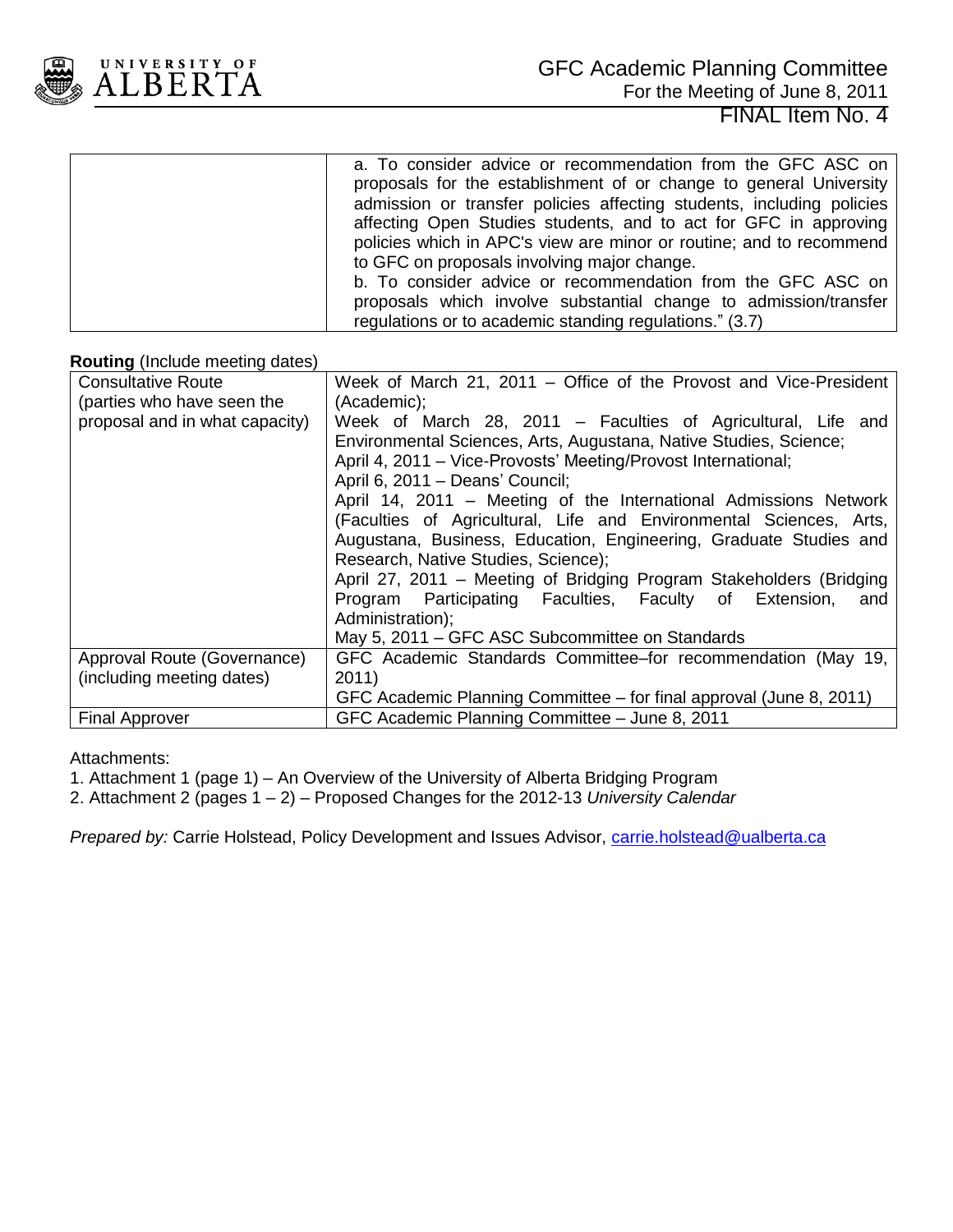## **An Overview of the University of Alberta Bridging Program**

The University has assisted international applicants who need additional English language training in its Bridging Program for about eight years. Initially the program operated informally, but it was officially established in 2005/06 when Bridging Program students were registered in Open Studies, with an advisor in the Registrar"s Office inviting applicants with superior grades who had failed to meet the language requirements to enroll. Students would take ESL 140 and 145 – normally one each term -- in the Faculty of Extension and, in some cases, a couple of regular academic courses. In 2005/06, 94 students started the Bridging Program.

Because some students had trouble getting study visas when registered in Open Studies (because Open Studies didn"t lead directly to a degree or certificate), the Registrar"s Office looked into finding a faculty that would enroll the Bridging Program students for 2006. Arts agreed. Even with minimal advertising, enrollment gradually increased to 175 in 2009-10. In 2010/11, both overall enrollment and the number of participating faculties increased. 198 students started last fall – Arts 148, Science 40, ALES 10. The faculties of Augustana and Native Studies have agreed to participate starting in 2011.

Bridging Program students improve their language skills in the long-established English Language Program of the Faculty of Extension. In the current year, Bridging Program students could start intensive 7-week language courses, ESL 140 (English for Academic Purposes, Part I) and ESL 145 (English for Academic Purposes, Part II) at six points in the academic year – July, September (the largest group), November, January, March, and May. In September of 2011, an existing English Language Program course, ESL 135, will be offered in an enriched form to Bridging Program students who need additional English language training before beginning ESL 140 in the established program.

Starting in the 2011/12 academic year, the Bridging Program will be organized in three "stages" and additional academic skills training will be added.

**Bridging Program Stage 1** will consist of ESL 135, a non-credit academic preparation course, and learning strategies seminars. Students will not be allowed to enroll in regular degree-credit courses in Stage 1.

**Bridging Program Stage 2** will consist of ESL 140 and ESL 145 (worth 3 credits each), non-credit academic preparation courses, and learning strategies seminars. Students can also attempt one degree-credit course from an approved list. Stage 2 is quite similar to our traditional Bridging Program, but with additional academic support components.

**Bridging Program Stage 3** will allow students who have successfully completed ESL 145 to enroll in regular degree-credit courses. Academic support and advising will continue, and there will be activities and information sessions designed to help the students with the transition to mainstream undergraduate programs. The essential feature of Stage 3 is the continuing connection with the Bridging Program and the support offered students during their first term as full-time undergraduates.

The enhanced Bridging program is intended not only to increase international student numbers but also to improve the success rates of the students entering their degree programs through this route.

## **ESL 135, 140, & 145 Hours of Instruction (as of September 2011)**

- ESL 135: 124 hrs (*112 hrs regular instruction + 12 hrs Foundation Program 101*) not yet finalized for September 2011
- ESL 140: 130 hrs (*112 hrs regular instruction + 18 hrs Introduction to Science*)
- ESL 145: 130 hrs (*112 hrs regular instruction + 18 hrs Introduction to Literature*)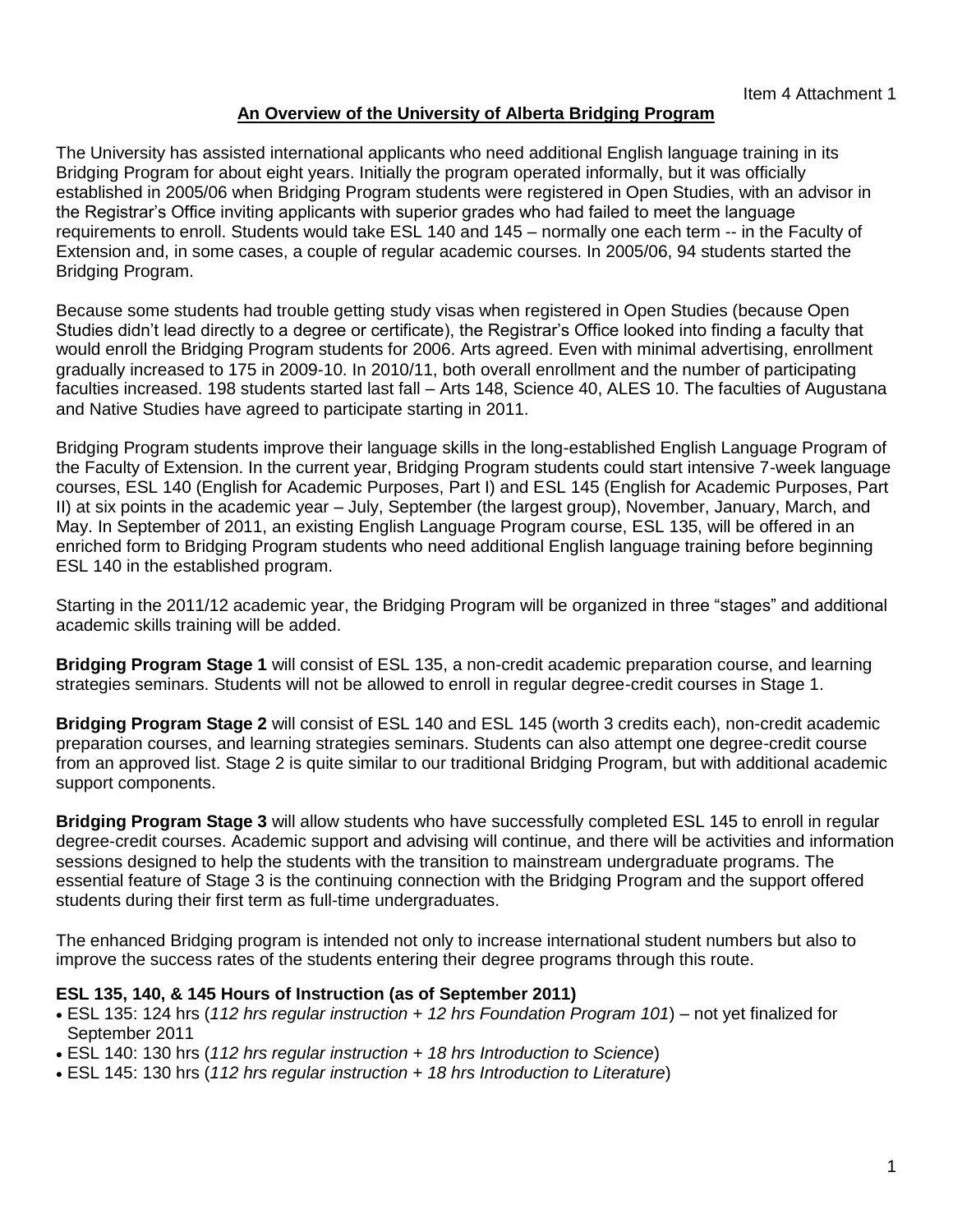| Proposed Changes to the University of Alberta Calendar          |                                                                 |  |
|-----------------------------------------------------------------|-----------------------------------------------------------------|--|
| 2011-2012 Calendar (Current)                                    | 2012-2013 Calendar (Proposed)                                   |  |
| 13.3 Language Proficiency Requirements                          | 13.3 Language Proficiency Requirements                          |  |
| 13.3.1 English Language Proficiency                             | 13.3.1 English Language Proficiency                             |  |
| English is the primary language of instruction in all           | English is the primary language of instruction in all           |  |
| Faculties except Faculté Saint-Jean. All undergraduate          | Faculties except Faculté Saint-Jean. All undergraduate          |  |
| applicants to any program or course except Faculté Saint-       | applicants to any program or course except Faculté Saint-       |  |
| Jean need an adequate level of English language                 | Jean need an adequate level of English language                 |  |
| proficiency before admission, regardless of their citizenship   | proficiency before admission, regardless of their citizenship   |  |
| status or country of origin.                                    | status or country of origin.                                    |  |
| The University of Alberta reserves the right to use             | The University of Alberta reserves the right to use             |  |
| discretion in determining adequate levels of language           | discretion in determining adequate levels of language           |  |
| proficiency to ensure success in academic programs. In          | proficiency to ensure success in academic programs. In          |  |
| some cases, additional English language testing,                | some cases, additional English language testing,                |  |
| conducted by the Faculty of Extension, may be required to       | conducted by the Faculty of Extension, may be required to       |  |
| confirm English proficiency.                                    | confirm English proficiency.                                    |  |
| Proficiency in English may be fulfilled in one of the following | Proficiency in English may be fulfilled in one of the following |  |
| ways:                                                           | ways:                                                           |  |
| (1) Successful completion of three years of full-time           | (1) Successful completion of three years of full-time           |  |
| education in English                                            | education in English                                            |  |
| a. in Canada including the grade 12 year. This can be a         | a. in Canada including the grade 12 year. This can be a         |  |
| combination of secondary and postsecondary                      | combination of secondary and postsecondary                      |  |
| education. (See notes 1, 2, and 3).                             | education. (See notes 1, 2, and 3).                             |  |
| b. in another country where English is recognized as an         | b. in another country where English is recognized as an         |  |
| official language of instruction. (See notes 1, 2, 3, and       | official language of instruction. (See notes 1, 2, 3, and       |  |
| 5).                                                             | 5).                                                             |  |
| c. at a recognized school/institution which uses English        | c. at a recognized school/institution which uses English        |  |
| as the primary language of instruction. (See notes 1, 2,        | as the primary language of instruction. (See notes 1, 2,        |  |
| 3, and 5).                                                      | 3, and 5).                                                      |  |
| $(\ldots)$                                                      | $(\ldots)$                                                      |  |
| (5) One of the two TOEFL (Test of English as a Foreign          | (5) One of the two TOEFL (Test of English as a Foreign          |  |
| Language) test formats with the appropriate score;              | Language) test formats with the appropriate score;              |  |
| a. Internet-based TOEFL (iBT) of at least 86, with no           | a. Internet-based TOEFL (iBT) of at least 86, with no           |  |
| less than 21 on each band. (See note 4)                         | less than 21 on each band. (See note 4)                         |  |
| b. Paper-based TOEFL of at least 580 with a TWE of              | b. Paper-based TOEFL of at least 580 with a TWE of              |  |
| 4.0 or better (See note 4)                                      | 4.0 or better (See note 4)                                      |  |
| (6) A score of at least 85 on the MELAB (Michigan English       | (6) A score of at least 85 on the MELAB (Michigan English       |  |
| Assessment Battery). (See note 4)                               | Assessment Battery). (See note 4)                               |  |
| (7) A score of at least 6.5 on the IELTS (International         | (7) A score of at least 6.5 on the IELTS (International         |  |
| English Language Testing System) with no band less than         | English Language Testing System) with no band less than         |  |
| 5.0. (See note 4)                                               | 5.0. (See note 4)                                               |  |
| (8) A score of at least 70 on the CAEL (the Canadian            | (8) A score of at least 70 on the CAEL (the Canadian            |  |
| Academic English Language assessment exam). (See note           | Academic English Language assessment exam). (See note           |  |
| 4)                                                              | 4)                                                              |  |
| (9) A score of at least 59 on the PTE Academic (Pearson         | (9) A score of at least 59 on the PTE Academic (Pearson         |  |